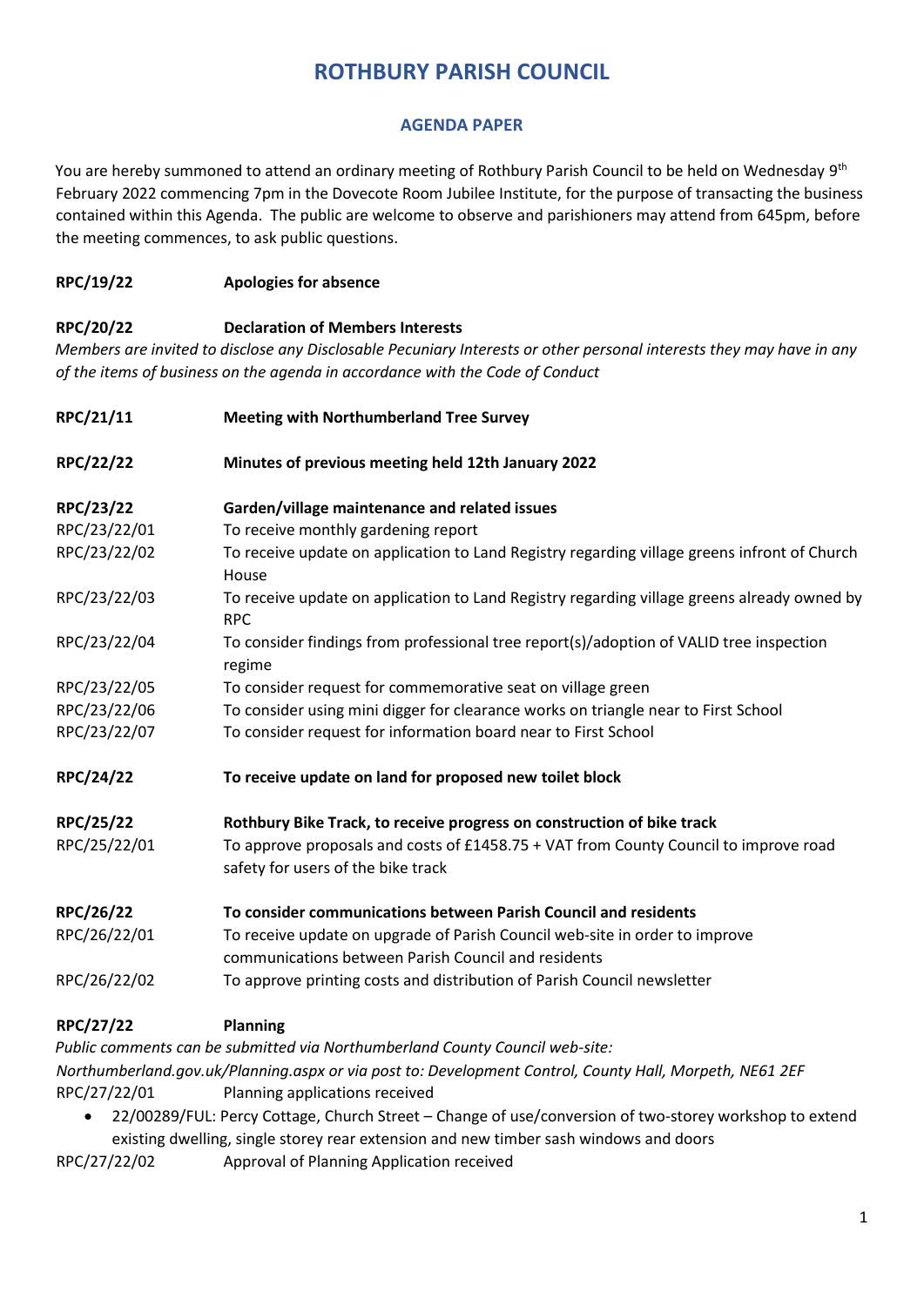- 21/04427/FUL, High House Hillside demolition of ground floor single storey extension and conservatory to rear of dwelling; construction of new ground floor single storey extension to rear of dwelling
- 21/00255/FELTPO: TPO Somerton House, Hillside
- 21/03106/FUL: Demolition of the existing convenience store (Class E) and construction of a new retail foodstore (Class E) to be occupied by Co-operative Food Ltd/Mace Convenience Store, Townfoot

RPC/27/22/03 To receive update from Mid-Coquetdale Neighbourhood Plan Steering Group RPC/27/22/04 Refusal of Planning Application received

• 21/04991/FELTPO: Rectory Garden House, Prospect Terrace - TPO

RPC/27/22/05 Planning Application NO 21/03106/FUL: Demolition of the existing convenience store (Class E) and construction of a new retail foodstore (Class E) to be occupied by Co-operative Food Ltd/Mace Convenience Store, Townfoot – to consider contacting the CO-OP and Sansec Ltd, to suggest times when construction vehicles/deliveries should be avoided, further to the planning application having received approval

| RPC/28/22    | <b>Finance</b>                    |
|--------------|-----------------------------------|
| RPC/28/22/01 | To approve the following payments |

| <b>PARISH COUNCIL</b>                   |                                                      |                          |             |            |
|-----------------------------------------|------------------------------------------------------|--------------------------|-------------|------------|
| <b>PAYABLE TO</b>                       | <b>DETAILS</b>                                       | <b>AMOUNT</b><br>(GROSS) | <b>NETT</b> | <b>VAT</b> |
| Jubilee Institute                       | Rent of meeting room,<br>December 2021               | £27                      |             |            |
| <b>Staff Costs</b>                      | Staff/HMRC                                           | £1226.84                 |             |            |
| The Stephen Carey<br>Fund               | Defib pads                                           | £45.00                   |             |            |
| Robson & Cowan                          | Lawnmower service                                    | £143.03                  | £119.19     | £23.84     |
| <b>UCCT</b>                             | December shoppers bus                                | £80.00                   |             |            |
| Northumberland<br>Estates               | Rent for Allotment land<br>Rent for North river bank | £100<br>£50              |             |            |
| M Evens                                 | January village<br>maintenance                       | £1072.75                 |             |            |
| <b>JOINT BURIAL</b><br><b>COMMITTEE</b> |                                                      |                          |             |            |
| <b>PAYABLE TO</b>                       | <b>DETAILS</b>                                       | <b>AMOUNT</b><br>(GROSS) | <b>NETT</b> | <b>VAT</b> |
| Jubilee Institute                       | Rent of meeting room,<br>December 2021               | £9                       |             |            |
| <b>Staff costs</b>                      | Employees/Pension/HMRC                               | £2209.75                 |             |            |
| <b>Elsdon Memorials</b>                 | Repair to headstone<br>damaged during Storm<br>Arwen | £331.00                  |             |            |
| M Evens                                 | January burial ground<br>duties                      | £671.25                  |             |            |
| T W Aldersons                           | Undercoat                                            | £15.45                   | £2.58       | £12.87     |

RPC/28/22/02 To approve transfer of funds between Rothbury Joint Burial Committee budgets:

| <b>Transfer from/Amount</b> | Current       | <b>Transfer to</b> | Current       | <b>Revised</b> | Reason                        |
|-----------------------------|---------------|--------------------|---------------|----------------|-------------------------------|
|                             | <b>Budget</b> |                    | <b>Budget</b> | <b>Budget</b>  |                               |
| Grasscutter                 | £6,000        | £100 to Fuel       | £850          | £950           | Grasscutting currently being  |
|                             |               |                    |               |                | actioned, due to mild climate |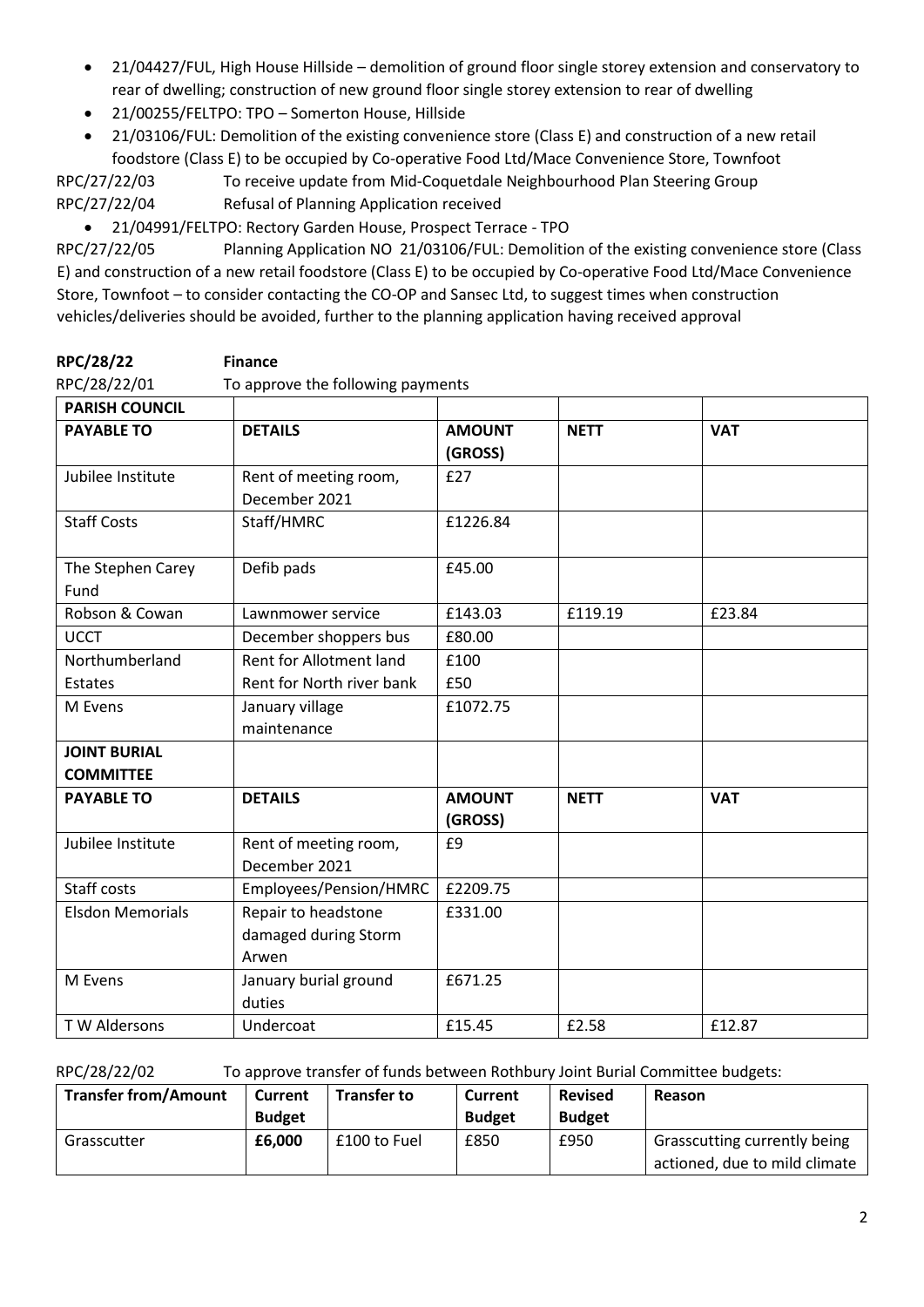| Grasscutter | <b>Revised</b> |  |  |
|-------------|----------------|--|--|
|             | <b>Budget</b>  |  |  |
|             | £5,900         |  |  |

RPC/28/22/03 To approve transfer of funds between Rothbury Parish Council budgets:

| <b>Transfer from/Amount</b> | Current        | <b>Transfer to</b>  | <b>Current</b> | <b>Revised</b> | Reason                        |
|-----------------------------|----------------|---------------------|----------------|----------------|-------------------------------|
|                             | <b>Budget</b>  |                     | <b>Budget</b>  | <b>Budget</b>  |                               |
| Reserves                    | £22350         | $£30$ to            | £760           | £790           | Increase in NALC subscription |
|                             |                | Subscriptions       |                |                |                               |
|                             |                | £200 to             | £250           | £450           | Increase in meetings during   |
|                             |                | <b>Meeting Room</b> |                |                | 2021-2022                     |
|                             |                |                     |                |                |                               |
| <b>Reserves</b>             | <b>Revised</b> |                     |                |                |                               |
|                             | <b>Budget</b>  |                     |                |                |                               |
|                             | £22120         |                     |                |                |                               |

RPC/28/22/04 To consider request for grant from Citizens Advice Northumberland

Section 137 of the Local Government Act 1972 gives the Council the power to incur expenditure which in their opinion is in the interests of and will bring direct benefit to their area or any part of it or all or some of its inhabitants.

| RPC/28/22/05 | To consider the most up to date financial statements for Rothbury Parish Council and<br>Rothbury Parish Council (RJBC) - receipts and payments; budget; bank reconciliation |
|--------------|-----------------------------------------------------------------------------------------------------------------------------------------------------------------------------|
|              |                                                                                                                                                                             |
| RPC/29/22    | To receive update on Borderlands Place Programme which includes proposals for traffic                                                                                       |
|              | reorganisation in village centre                                                                                                                                            |
| RPC/29/22/01 | Election of two Parish Cllrs as Board Members                                                                                                                               |
| RPC/30/22    | To receive County Councillor update                                                                                                                                         |
| RPC/31/22    | <b>Whitton Bank Cemetery</b>                                                                                                                                                |
| RPC/31/22/01 | To approve quotation for replacement door/frame repairs to sheds                                                                                                            |
| RPC/31/22/02 | To receive update on proposals regarding diverting the stream, to enable the current                                                                                        |
|              | extension land at the burial ground to be utilised for burials                                                                                                              |
| RPC/31/22/03 | To approve the following BACS/Direct Debit payments for 2022-2023 due to contractual                                                                                        |
|              | obligations: Employees - salary and pension; HMRC - PAYE; Npower - electricity; Anglian                                                                                     |
|              | Water - water & sewage charge; Northumberland County Council - renewal of garden waste                                                                                      |
|              | bin                                                                                                                                                                         |
| RPC/31/22/04 | To approve weekly purchase of fuel for grasscutting equipment 2022-2023 using bank                                                                                          |
|              | account debit card                                                                                                                                                          |
| RPC/32/22    | To consider amendments to Code of Conduct                                                                                                                                   |
| RPC/33/22    | To consider plans for 2022 Queen Elizabeth celebrations                                                                                                                     |
| RPC/33/22/01 | To receive update on charity walk/tea party                                                                                                                                 |
| RPC/33/22/02 | To receive update on arrangements for beacon and town crier events                                                                                                          |
| RPC/34/22    | To consider future of Rothbury Post Office                                                                                                                                  |
| RPC/35/22    | <b>Crises Management</b>                                                                                                                                                    |
|              |                                                                                                                                                                             |